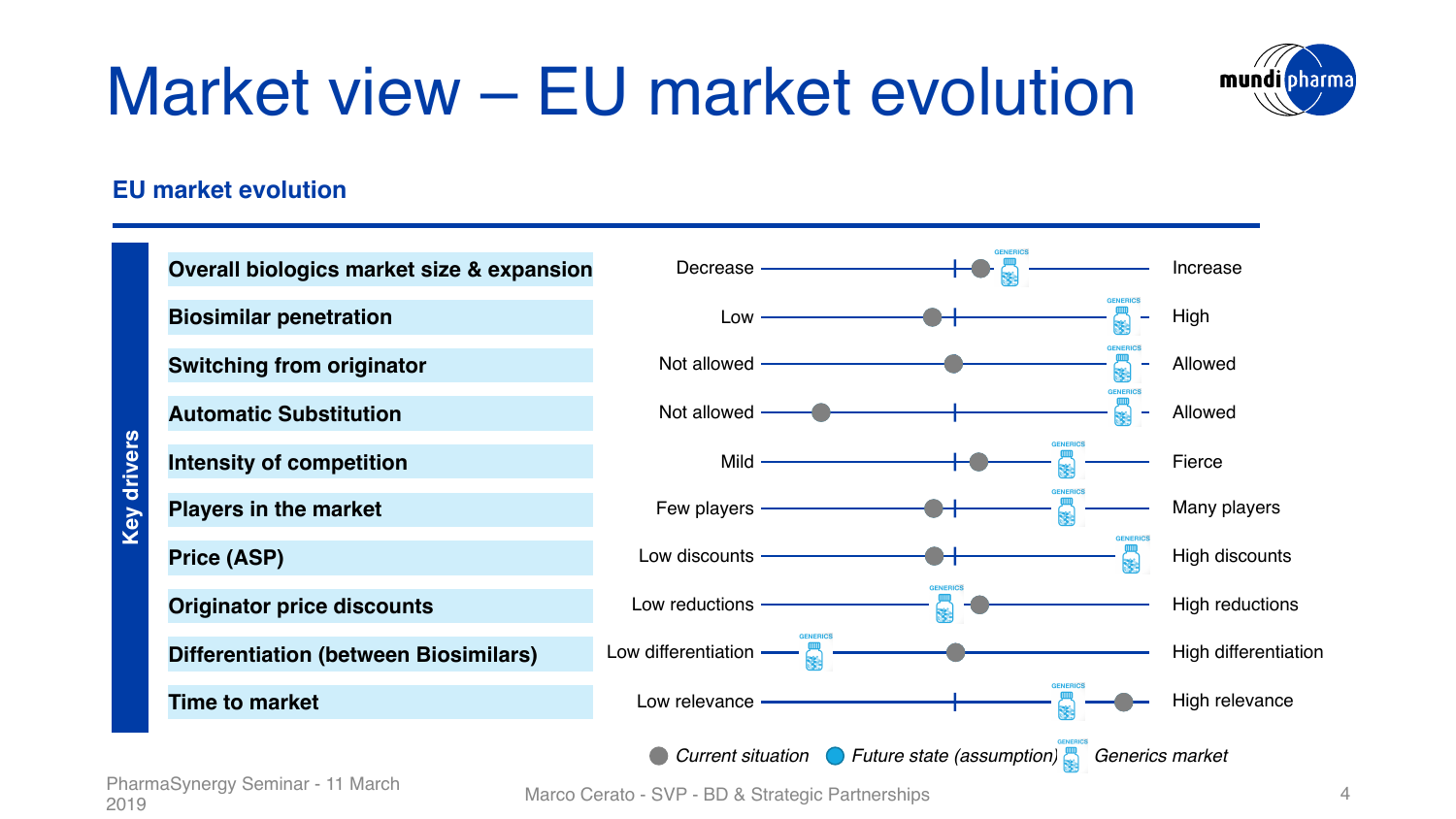## Competition – Future landscape *(Assumption)*



### **Future state and go-to-market models**



PharmaSynergy Seminar - 11 March 2019

Marco Cerato - SVP - BD & Strategic Partnerships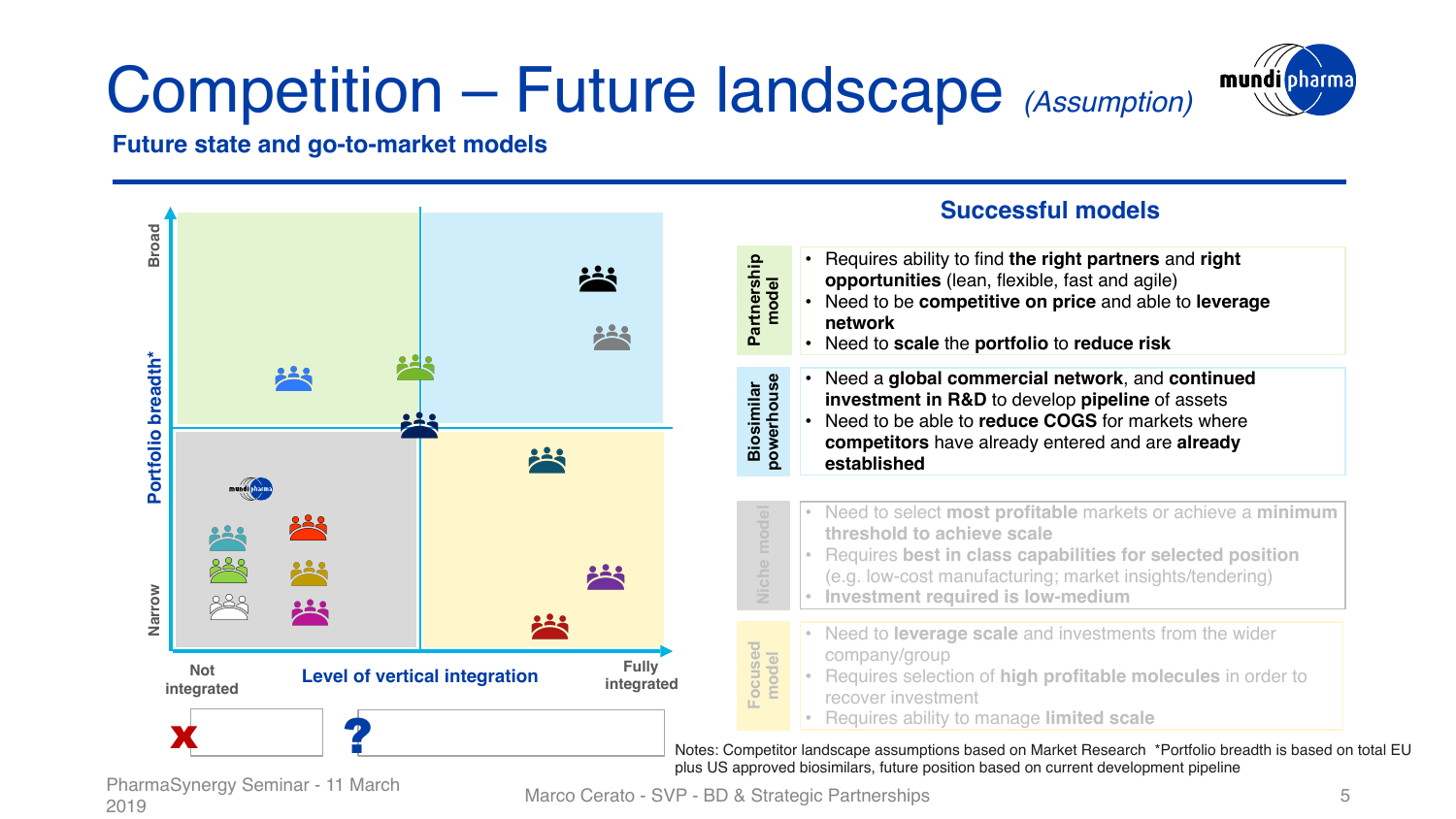



- Movement toward Biogenerics... with some distinct differences to generics
	- Concentration and market expansion
	- Originator competition
	- Winner takes it all
- To fully integrate or to partner: that is the question
	- No space for niche or focus model
	- Choose your side
	- Survival of the fittest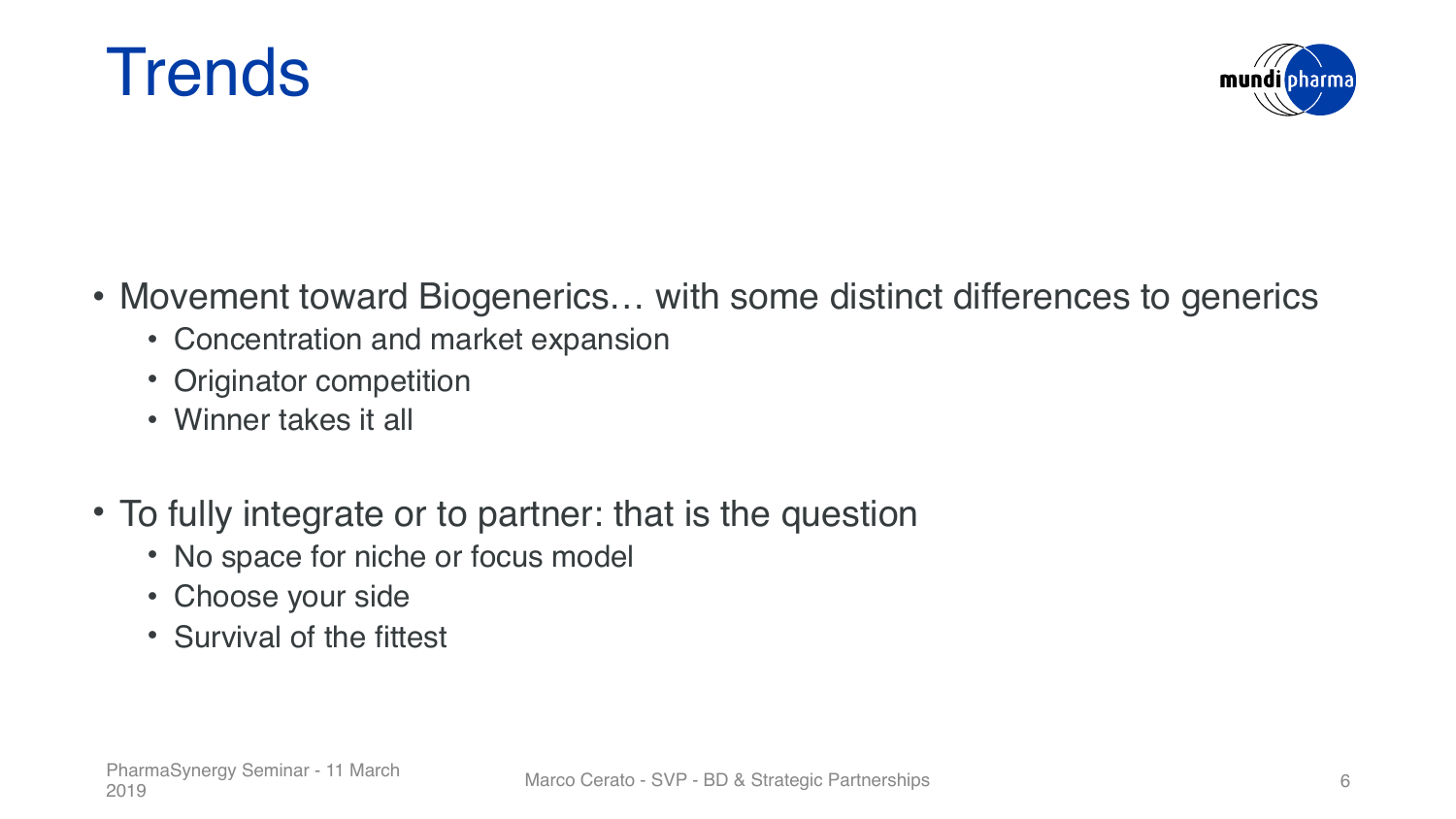### Awareness on market

dynamics and segmentation: Tender vs Retail

What kind of player are you?

Optimisation of roles – Total Partnership Approach

 $R + D + M + C =$  Success



## **Solution**